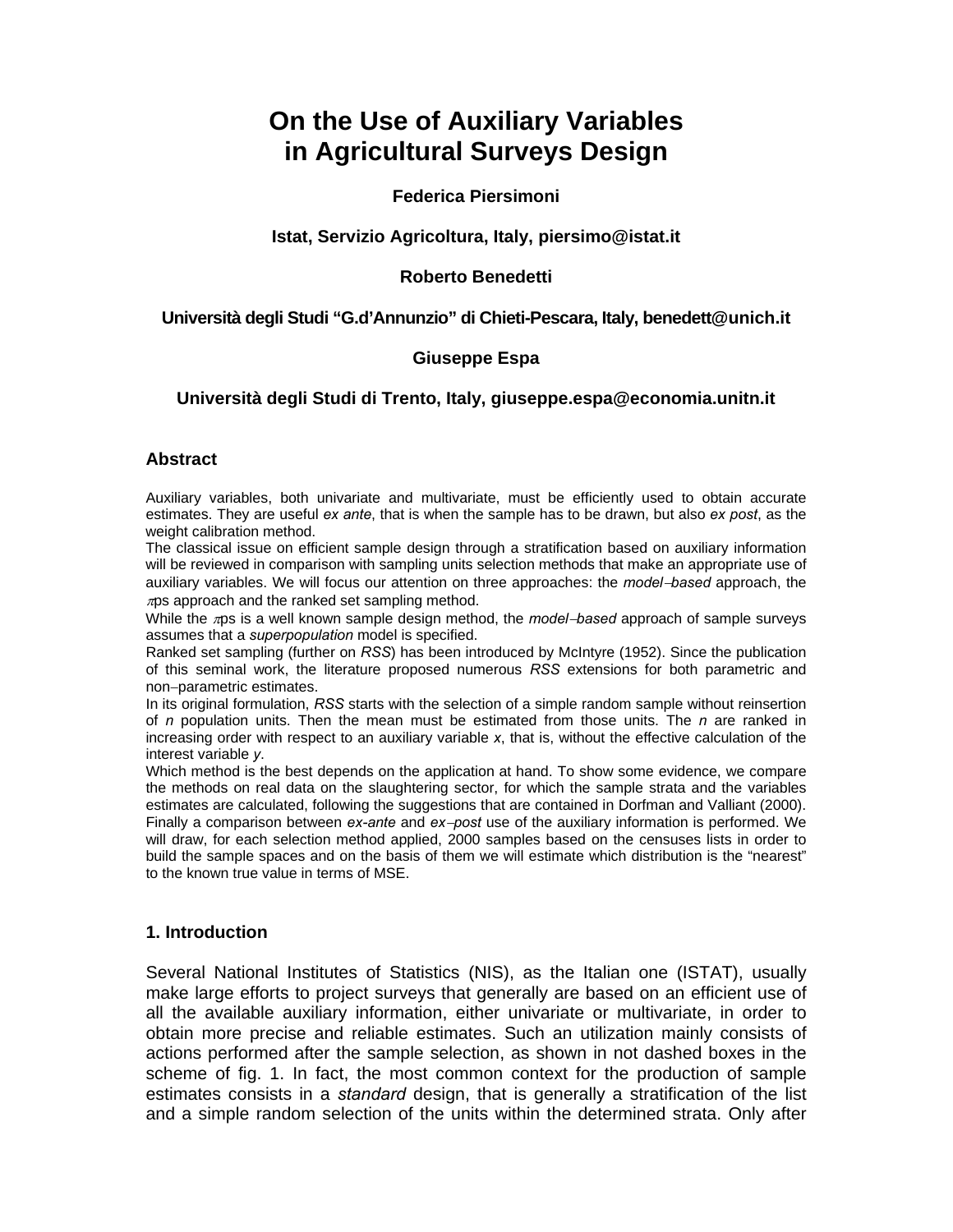the data collection and editing phase, the auxiliary information are used. It is in this phase that NIS make the greatest effort in the use, but also in the developing of very complex estimators that could lead to efficiency improvements. A lot of sample surveys done by ISTAT referring to the primary sector follow the above practice too. Among these, a special example is, also for the course of this paper, the red meat slaughtering monthly survey; it foresees a stratified sampling, with a stratification by kind of slaughter-houses and geographical division, for a total of 5 strata, two of which with geographical references. Strata are the following: stratum 1 (always totally observed), consisting of private with European Economic Community (EEC) stamp slaughter-houses in the geographical division 1 or 2; stratum 2: consisting of private with EEC stamp slaughter-houses in the geographical division 3, 4 or 5; stratum 3: private with low capacity slaughter-houses (apart from geographical division); stratum 4: private in derogation, public with EEC stamp and public in derogation (apart from geographical division) slaughter-houses; stratum 5: public with low capacity slaughter-houses. Two dimensional criteria that assign to stratum 1 those enterprises with more than 10.000 sheep and goats or more than 50.000 pigs slaughterings act in the stratification too. On the average the sample is of about 460 units for a population of about 2.200 units.

After the survey has been performed, the initial direct estimates are corrected through the use of calibration estimators (Deville and Särndal, 1992 - an outline will be given in the next section). The external consistency constraints are assigned referring to the total survey of two years before the current figures, because, at the estimates production time, the data of previous year survey are seldom available. Calibration acts in practice on each single category (for example calves) and not on the species (for example cattle) imposing, for each stratum, the respect of the two years before the current survey census total; in theory it would be possible to constrain with respect to all the 24 categories object of the survey; in practice this never happens because of non responses and the weighting generally is reduced to operate on the most important 4 or 5 variables.



**Figure 1**: use of the auxiliary information in sample surveys.

The purpose of this paper is to show how, combining the *ex ante* use of the auxiliary information with that one *ex post,* further improvements in terms of efficiency of the estimates can be gathered. The *ex ante* use of the auxiliary information to which we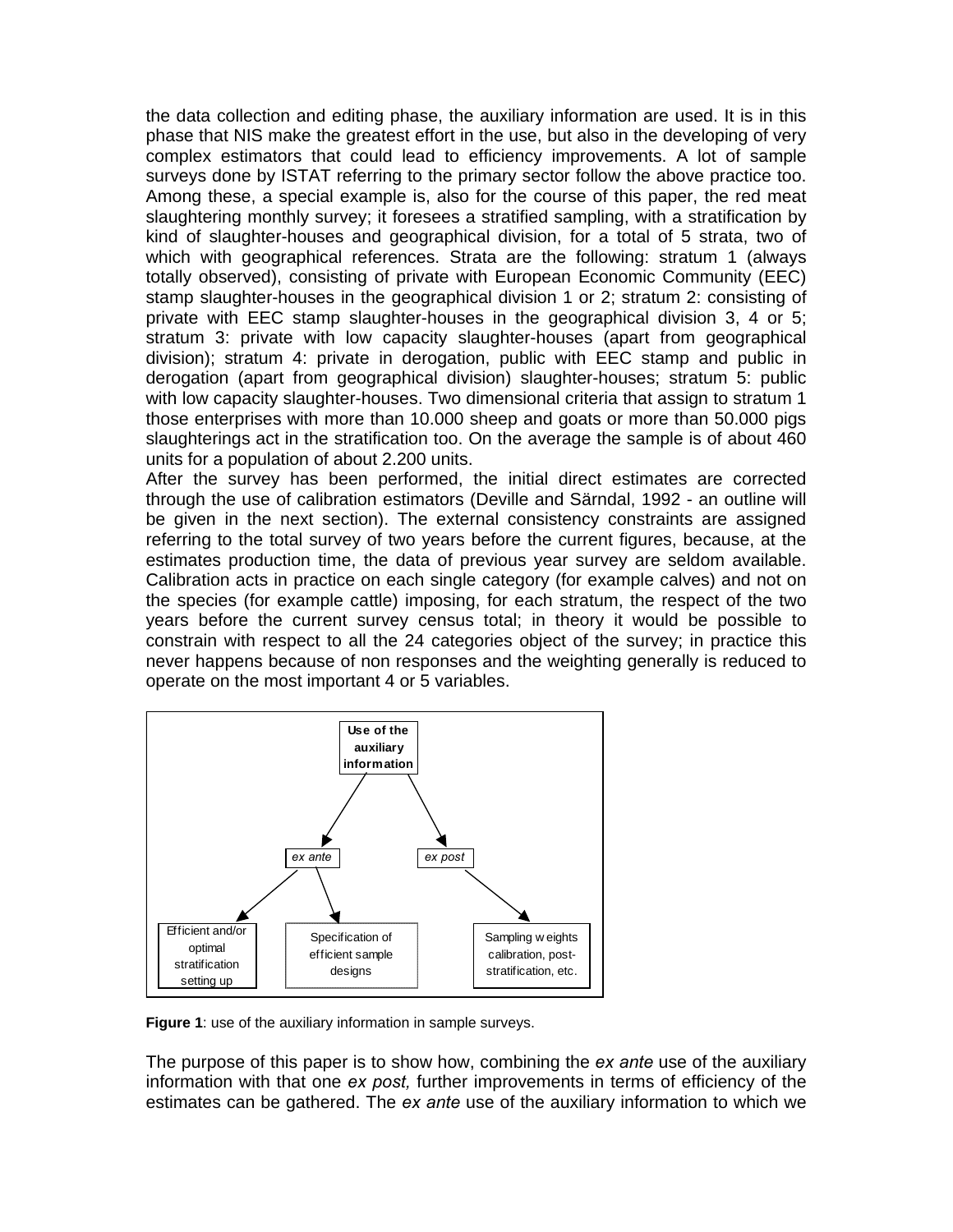are referring to, concerns the choice of sampling designs in which the auxiliary variables guide the selection of the sample units from the list of interest (cf. the dashed box in the scheme in fig. 1). A series of controlled experiments was conducted through simulations that will be described in section 2. Such experiments were built in order to test the efficiency of some sample selection criteria applied to the ISTAT slaughtering monthly survey (Espa *et al.*, 2001). Paragraph 3. is devoted to explain the main results of the simulation done and some final remarks. It could be asserted that the test carried out responds at the same time to another need: to supply proposals for the re-planning of the actual monthly sample of the ISTAT slaughtering survey.

# **2. The simulation performed: list and selection criteria adopted**

The sampling frame for the experiments done was made up by *N* = 2.211 units (enterprises) for which 12 variables were available. These were the same 4 variables (total number of slaughtered cattle, of pigs, of sheep and goats, and of equines), observed in all the population every year and in particular used with reference to the years 1999, 2000 and 2001. Such a frame was used to:

- i) plan the database necessary to obtain estimates with the use of *ex post* auxiliary information (auxiliary variables are those totally observed in 1999 and 2000);
- ii) verify (through the calculation of *RMSE*) the accuracy of the estimates obtained for 2001 (object year of the survey) by comparisons with known census figures of 2001. This is a way justified by the periodicity with which slaughtering figures are available in reality: beside census survey repeated every year, ISTAT carries out a monthly sample survey. Therefore our experiments ties to simulate just this monthly survey designed, as already said, using different sampling selection criteria; the simulated analysis then offers the possibility to carry out significant comparisons with the census data (through estimates empirical sampling distributions) to suggest a more efficient design for the monthly survey.

For every simulation, 2.000 samples with size  $n = 200$  were selected. Furthermore for each of the scenarios about which any simulation is performed, weight vector was calibrated, where possible, on the same variables as observed in 1999 and 2000. This in order to verify if the temporal delay of the auxiliary information gives rise to possible efficiency decreases of the estimates as well. The variables estimated through sampling means at 2001 are, in every single replication of the experiment, the totals of the four variables previously considered (cf. tab. 2).

For each of the selection criteria used, the estimates have been produced through the classical expansion estimator known in specialized literature as the Horvitz–Thompson estimator and through the calibration estimator of Deville and Särndal (1992). It is, in synthesis, an estimator that acts a calibration of the weights resulting from the original sample design that respect the external consistency conditions. In other words it is imposed that sampling distributions weighted for the auxiliary variables be in conformity with the same variables distributions known *a priori* through census data. An exception is the balanced sampling (or model−based approach to the inference in sampling survey, whose bases can be also found in Royall (1970)) that is constrained by definition to select a sample *s* satisfying the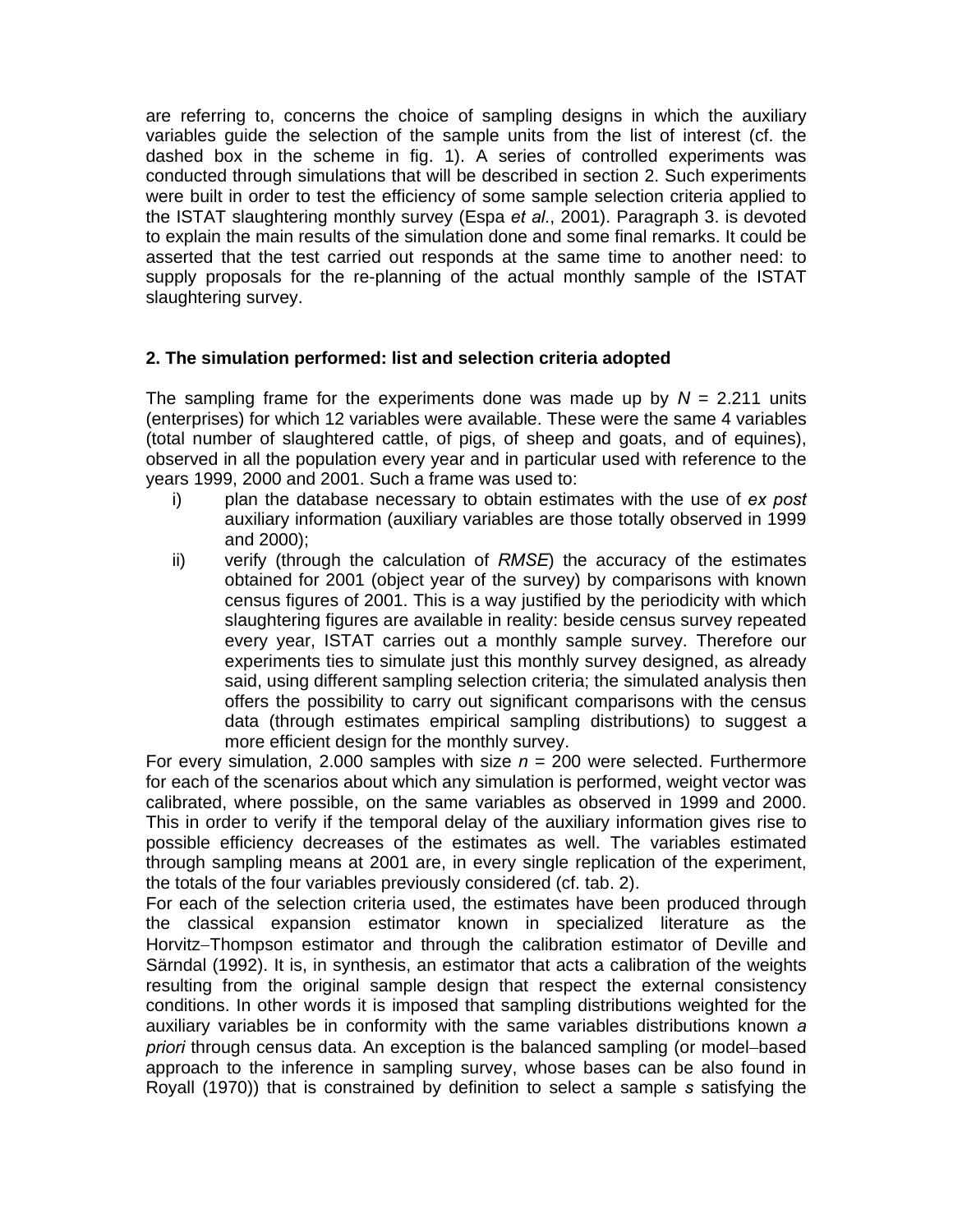condition  $\sum_{k} \pi_k x_k = \sum_{l} x_k$ .

Some needed clarifications about each of the selection criteria used are, in the same order of the first column of tab. 2, the following (more extended for those criteria less usually adopted in practice):

# *Simple random sampling (SRS)*

For this sampling design, nothing has to be specified except the fact that the direct estimate doesn't use auxiliary information by definition and therefore it's not necessary to distinguish the two reference years.

## *Stratified sampling (ST)*

On the contrary, in the case of stratified sampling, the auxiliary information acts, as already said, *ex ante* the samples selection in the setting up of the strata. Therefore in tab. 1 there are the results concerning direct estimates with basis 1999 and 2000 just to distinguish the reference year of the auxiliary variables on the basis of which strata have been set up. The strata themselves, in number of five for each experiment, have been set up in a way, so to say, based on the following considerations. Taking into account for each of the four variables object of estimate, the four census thresholds (Hidiroglou, 1986), we dispose of two strata for each variable (one to be totally observed and the other one to be sampled). In total, therefore,  $2^4 = 16$  strata. By integrating strata similar in internal composition (namely integrating by addition of the strata codes), we obtain the five final strata:

- stratum 1, made up by firms always totally observed for all four variables;
- stratum 2, made up by firms totally observed three times (i.e. in relation to three out of the four variables);
- stratum 3, with units totally observed two times;
- stratum 4, with units totally observed only once;
- stratum 5, made up by units always sampled.

To conclude, it is specified that the allocation of the 200 units to the five strata has been made in accordance with the multivariate allocation model of Bethel (1989), taking into account that we have just simulated a multivariate survey.

#### *Ranked Set Sampling (RSS)*

The third selection criterion adopted is linked to the logic of Ranked Set Sampling, or *RSS*. The introduction of such sampling criterion is due to McIntyre (1952), who designed it with the aim of estimating the mean of agricultural variables and studied the advantages in comparison to the use of simple random sampling. Starting with this fundamental contribution, the specialized literature obtained then other contributions proposing numerous variants of the *RSS* both for parametric and nonparametric estimates (cf., among others, Li *et al*., 1999, Bai and Chen, 2003 and Rosén, 1997) and interesting applications concerning sampling problems in many fields, taking into account that the most common utilizations concern agriculture and ecological studies (Patil *et al.*, 1994a).

In its original formulation, here utilized except for some modifications that will be mentioned later on, the *RSS* procedure calls for the simple random selection, without reinsertion, of *n* units of the reference population. The *n* sample units are ranked in a not-decreasing order, by mean of a criterion that doesn't call for an effective measure, in each unit, of the variable object of interest *y*. We could produce the ranking on the basis of the values assumed by the units in relation to an auxiliary *x*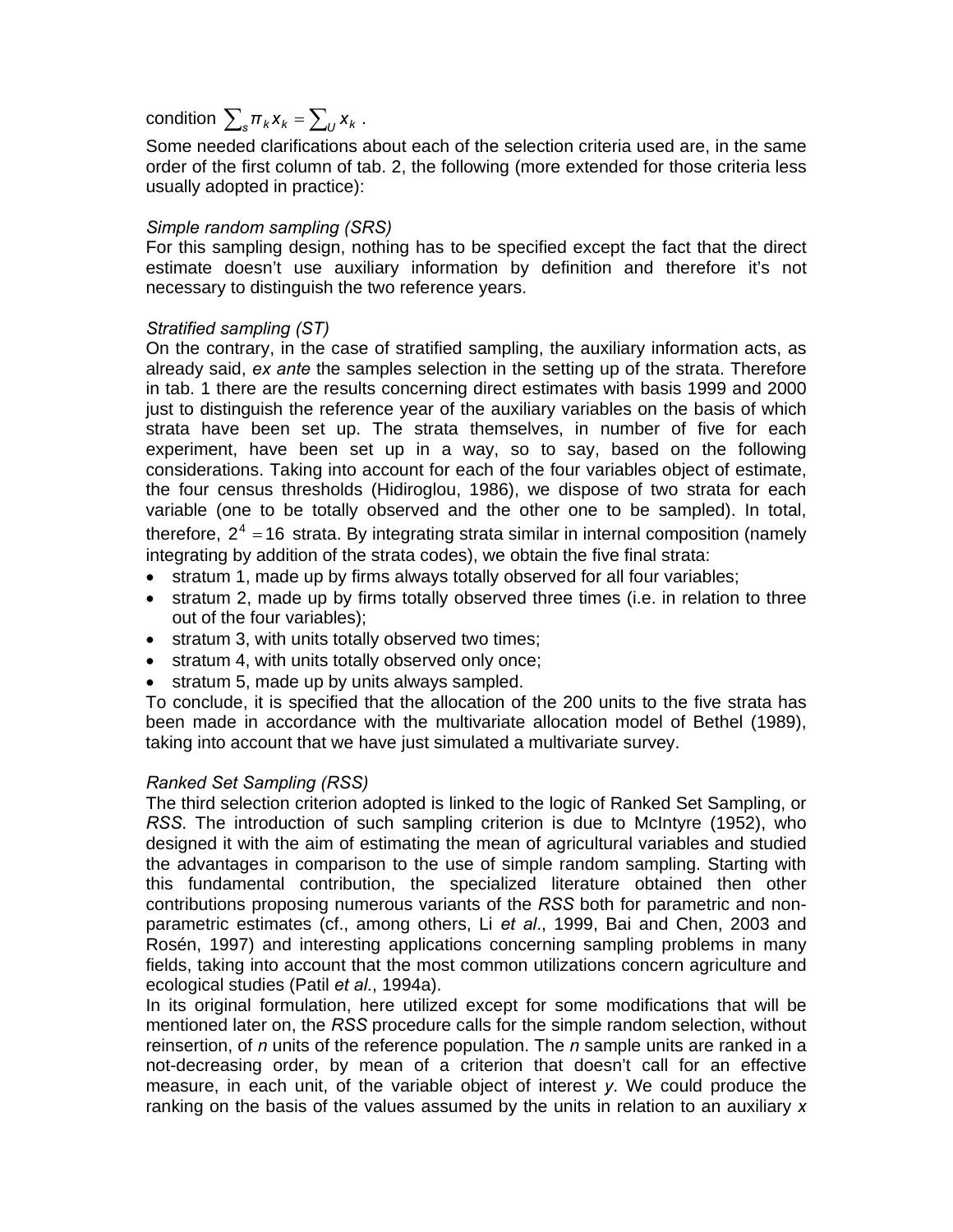known at population *U* level. In this case it is evident that the "quality" of the auxiliary has to be linked not to the linear correlation between *x* and *y* but mainly to the correlation between the *x* and the *y* ranks (i.e. a weaker link). Later on we will suppose that the ranking has been made in respect to the auxiliary variable *x,* known at population *U* level.

Continuing with the *RSS*, with reference to the first chosen sample, we proceed to the quantification, that is to the measure of the variable object of interest *y*, of only the first unit of the ranked group. Then we draw a second sample in the same way of the first one, and the sample observation is applied only on the second unit of the ranking. This procedure is repeated up to the completion of the *RSS* cycle requiring *n* replications. A whole cycle can be repeated also *m* times.

The *RSS* increases the precision of the estimate of an average in respect of simple random sampling of same size *n*. This remains valid also if there are errors in the ranking; however the relative precision decreases with the increase of errors in the ranking. At the limit *RSS* and *SRS* are equivalent if the ranking is made up in a completely random manner. Therefore the trade-off to be carefully evaluated in the applications is that one between the precision increase and computational cost increase for ranking. Anyway an *RSS* efficiency increase (in comparison with the simple random sampling) cannot be obtained increasing the cycles number *m,* but increasing the sample size *n* which, on the other side, in practice has to be very reduced (Al−Saleh and Al−Omari, 2002).

An *RSS* selection requires therefore a basis of  $n^2$  units (*n* samples, each of *n* units), but it imposes to make the sample observation only on the *n* units fixed according to the principles specified above. For *RSS* comprehension, can be useful to refer to table 1 below:

| $y_{(1)1}$ | $y_{(1)2}$ | $\sim$ $\sim$ $\sim$ | $y_{(1)i}$ | $\sim 0.1$           | $y_{(1)n}$   |
|------------|------------|----------------------|------------|----------------------|--------------|
| $y_{(2)1}$ | $y_{(2)2}$ | $\sim 0.01$          | $y_{(2)i}$ | $\sim$ $\sim$ $\sim$ | $y_{(2) n}$  |
|            |            |                      |            |                      |              |
| $y_{(i)1}$ | $y_{(i)2}$ | $\sim$ $\sim$        | $y_{(i)i}$ | $\sim$ $\sim$ $\sim$ | $y_{(i)n}$   |
|            |            |                      |            |                      |              |
| $y_{(n)1}$ | $y_{(n)2}$ | $\sim$ 10 $\pm$      | $y_{(n)i}$ | $\sim$ $\sim$ $\sim$ | $ y_{(n)n} $ |

**Tab. 1.** Database of  $n^2$  units: *n* ranked sets, each composed by *n* units. The observations corresponding to the chosen units are in evidence.

The final sample  $\{y_{(1)},..., y_{(i)},..., y_{(n)n}\}$ , known as rank ordered sample is that one utilized for inference tasks.

To be noted that, also if in the various phases of the cycle the selection is without reinsertion, ex post the sample can result with reinsertion. In fact it can happen that a certain unit (i) coming from the *i*-th phase of the *RSS* cycle, be the (*k*)−th of the phase *k* with *k*≠*i*.

A part the technical aspects that here are not relevant, the key parameter to implement a *RSS* selection is the variable utilized for ranking. The way utilized to treat a multivariate problem, with a selection criterion that is, by nature, based on only one variable, was to utilize as ranking variable the vector of the first order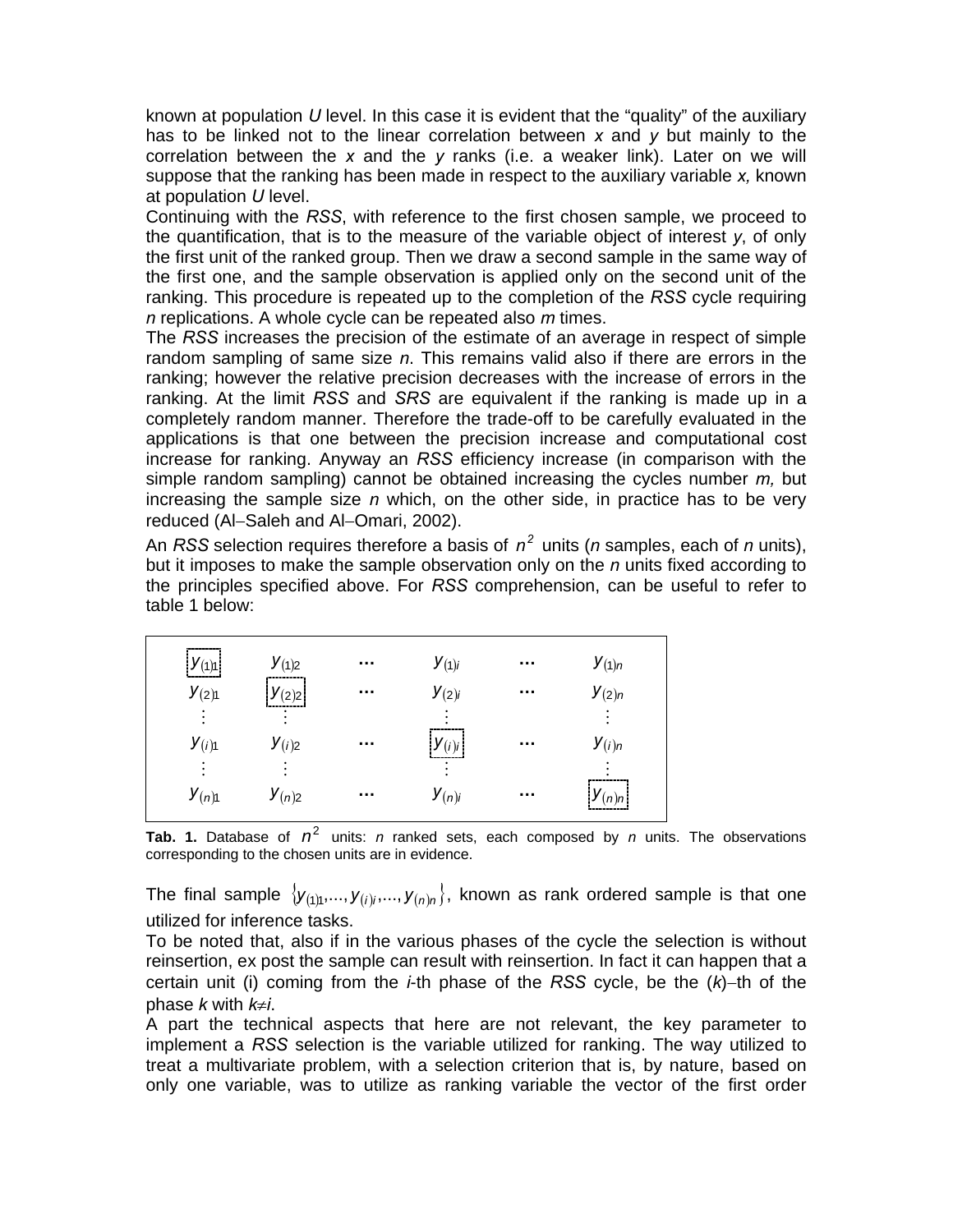inclusion probabilities, generated for implementing the selection with probabilities proportional to the dimension of the units (π*PS*).

This solution could possibly refer to that of Patil *et al*. (1994b), who propose to base the samples selection on the ranking in relation of only an auxiliary variable, individualized as the most relevant, with the other variables called to perform as concomitant. This way to proceed is applicable with a certain reason if the primary variable is strongly and positively correlated with the concomitant (the rankings based on the single variables should be enough similar). It is of dubious applicability in the case such correlation is not important or quite negative. We will came back on this point in section 3., with particular reference to the simulation performed. To conclude we point out that four different algorithms of samples selection representing effectively extensions to the case of two or more variables, are described and treated by Ridout (2003).

# *Probability proportional to size (*π*PS)*

Referring to this last criterion, we had initially four vectors of first order inclusion probabilities, one for each auxiliary at time *t*:  $\pi_{k,i}^t = \sum_i$  $U^{\mathcal{A}_{k,i}}$  $\frac{t}{k,i} = \frac{I I X_{k,i}}{\sum_{i} X_i}$ *nx* ,  $\pi_{k,i}^t = \frac{n x_{k,i}}{\sum x_i}, k = 1,2,..., N, i = 1,4$  and

*t*=1999 and 2000. In order to consider all the four auxiliaries in the sample selection process, we have then decided to change from the four vectors of first order inclusion probabilities to the vector of the averages of such probabilities. This choice assures, among others, the minimization of the maximum of the four variances of the auxiliary variables (the result is easily demonstrated by observing that the probability medium vector makes equal the four variances in question). To conclude, we only specify that all these units *k* for which  $\bar{\pi}_k > 1$ , caused by the presence of values  $x_k$ excessively high, are surely included in the sample. Therefore the solution here adopted to build a multivariate survey (that requires the measure of more than a variable in each sample) is not a true multivariate solution.

# *Balanced samplings*

As already said, the model−based approach of sample surveys assumes that a model ξ is specified. Model ξ is called the *superpopulation* model and represents the distribution of the random vector  $Y = (Y_1, ..., Y_k, ..., Y_N)$  where  $Y_k$  is a random variable of the *k* vector entry. The real population  $\boldsymbol{y} = ( y_1, ..., y_k, ..., y_N )$  is a realization of *Y*.

Without loosing generality, let the total  $t = \sum_{k=1}^{\infty}$ = *N k*  $t = \sum y_k$ 1 to be estimated. Then sample *s* is to be drawn, whose data are  $\{y_k : k \in s\}$ . A *t* estimator depends on those data, in such a way that  $\hat{t} = \hat{t}(\{\mathbf{y}_k : k \in \mathbf{s}\})$ .

If  $\xi$  is fixed and for a given *s*, the distribution of  $(\hat{t}-t)$  can be determined and  $\mathsf{MSE}_\xi\big(\hat{t}\big)$  can be estimated. A prediction interval for *t* is calculated, to be not confused with a confidence interval, because the approach is different.

The *model*−*based* inference assumes that a long series of vector *Y* realizations are available, for fixed drawn sample *s*. The inference relies on the specified model and is constrained by *s*, the sample composed of the effective realization of the variable. Sample design *p*(*s*) and inclusion probability do not play any role in the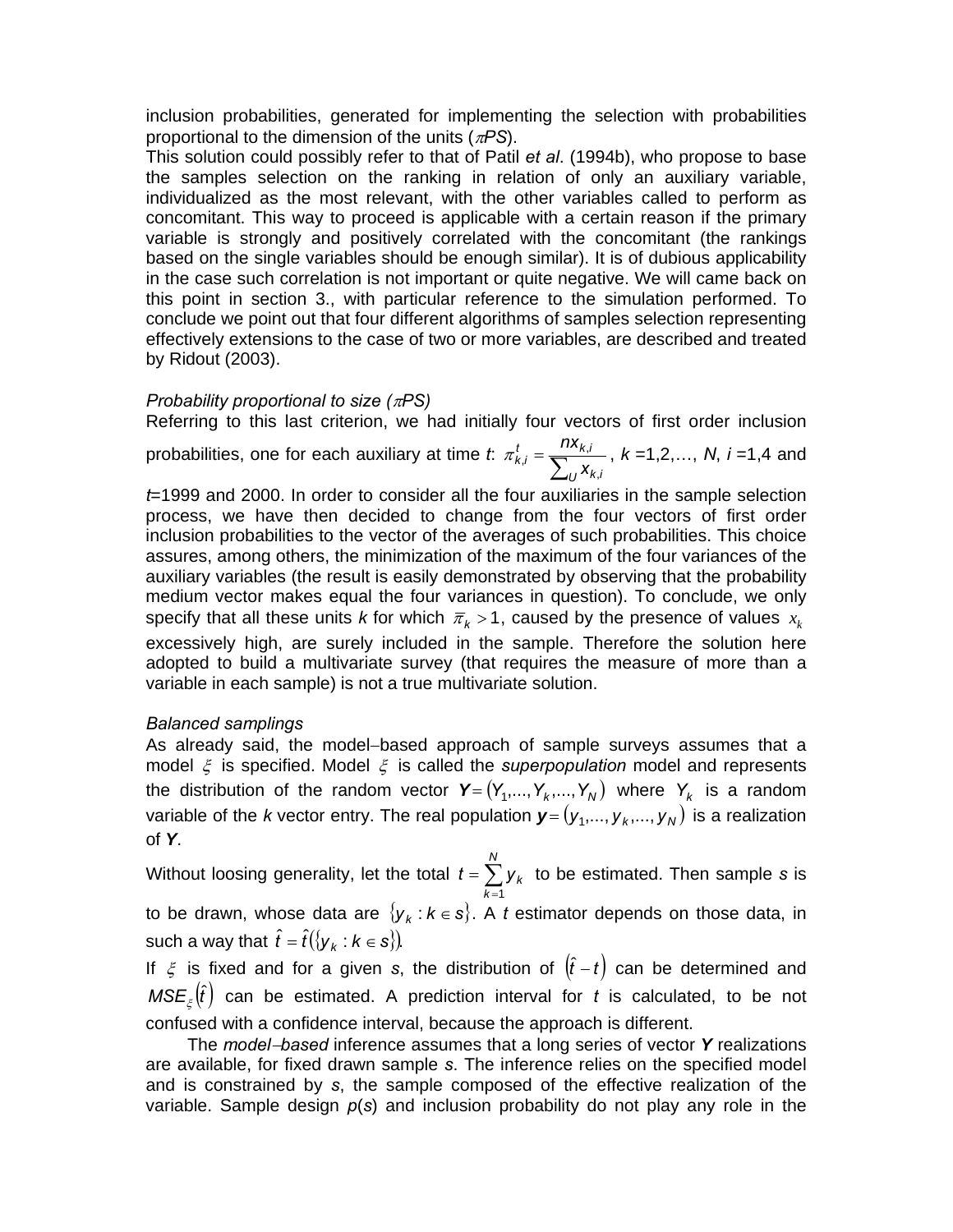inference. This approach has some methodological advantages, see among others Royall, 1970, Royall, 1992, Royall and Herson, 1973a e 1973b, where the *model*−*based* approach is introduced and then formalized within a robustness approach. Conversely, some authors claim that finite populations cannot be replied, since there is only one finite population so that the so called *design*−*based* (or *randomization inference*) is more appropriate, see (Särndal *et al*., 1992, pp. 533−535). The model−based approach consists in finding an estimator in such a way that, for given *s*, the mean square error determined by the model  $MSE_{\xi}\big(\hat{t}\big) = E_{\xi}\bigg[(\hat{t}-t)^2 | \mathbf{s}\bigg]$  under the constraint that the estimator must be unbiased, that is:  $\mathcal{E}_\xi \big[ \hat{t} - t \big]$ s $\big]$ = 0 , is minimum. In practice, it may be the case that the sample is drawn in such a way that the minimum of the objective function  $MSE_{\varepsilon}(\hat{t})$  is reached by the selected units, but in this case the sample is not random anymore (Royall, 1970). Detractors of the Model−based approach claim that such a sample can be risky (Särndal et al., 1992, p. 517).

If the model has not been well specified, common estimators can be biased. Royall and Eberhardt (1975) studied the problem in the case of the ratio estimator proposing estimators more robust to the errors of model specification. As far the sample selection is concerned, Royall and Eberhardt (1975) suggest to balance the sample with respect to the auxiliary variable x. In other words, they suggest to choose a sample such that  $\bar{x}_U = \bar{x}_s$ . The sample balance prevents to control and to limit the effects of the bias that occurs if model is false.

To conclude, with reference to the last two selection criteria used (balanced sampling and π*PS* balanced sampling), it is only necessary to specify that the balance constraint is valid for all the four variables, subject to estimation. The difference between the two selection criteria simply relates to the respect of the balance constraint, that in the second case is imposed *ex post* to selected samples with probabilities proportional to the dimension.

# **3. Conclusions**

In table 2 the main results of the simulation performed and in figure 2 the simulated sampling distributions are shown. The principal indications about the auxiliary information use coming out from the figures can be synthetized in the following considerations. Above all and with equal conditions, it is better to impose the balance constraints in design phase, than in *ex post*. This result, in reality obvious thinking by similarity to the advantages of the stratification in respect of post-stratification, is evident by comparing the RMSE of the simple random sampling with calibration and that one relating to the balanced sampling.

Secondly, the best performances among the adopted criteria are clearly associated to the balanced π*PS* selections and π*PS* with calibration. The two situations differ by almost nothing and in reality are not improvable because very near of a minimum point. From an applicative point of view our opinion is that only a joint use of complex estimators together with efficient sampling designs may reduce considerably the variability of the estimates. The drawback is that balanced π*PS* and π*PS* with calibration selection criteria are on the one hand more efficient but on the other hand less robust of the others when outliers are present (cf. figure 2. In which the bimodal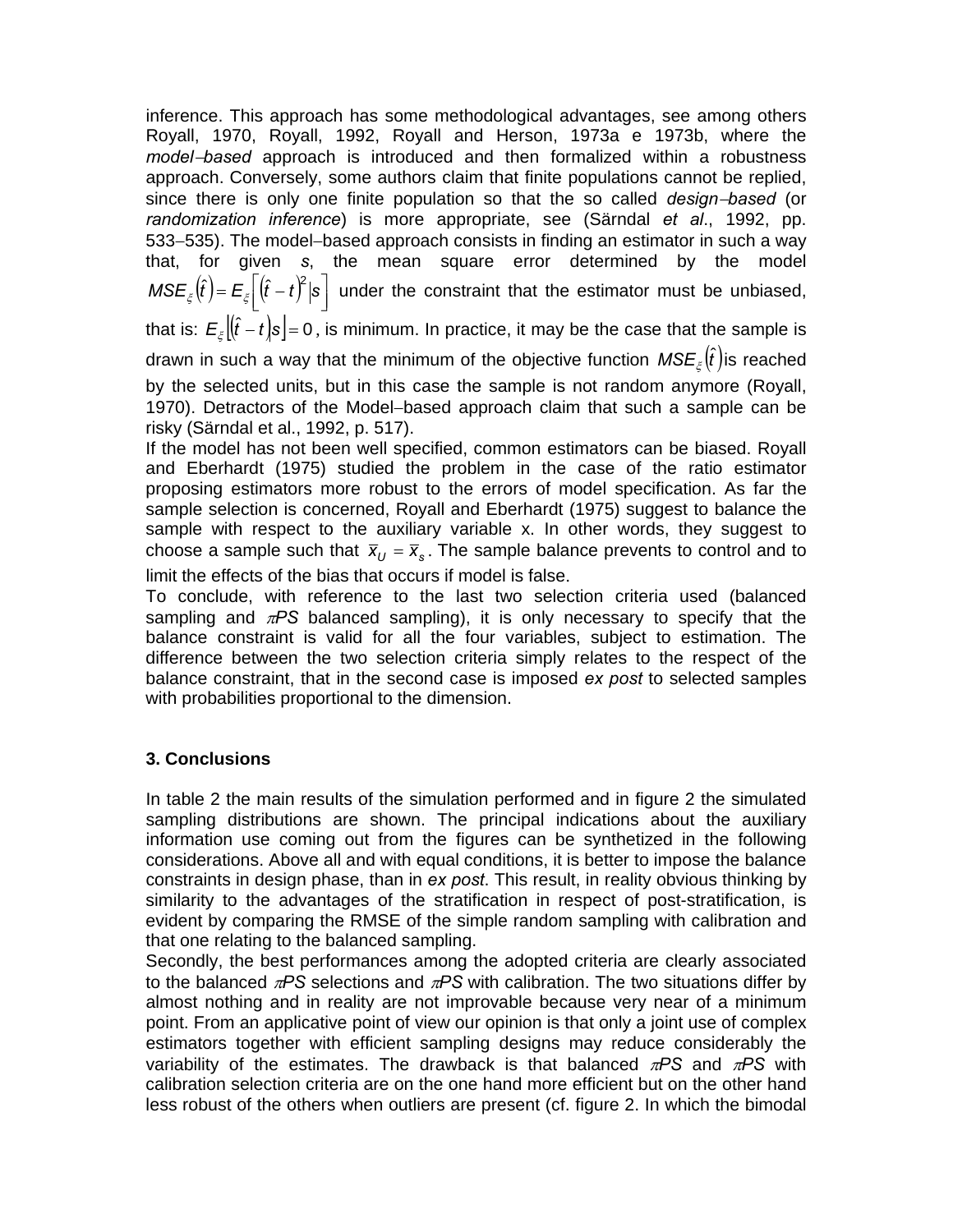distributions corresponding to the criteria at issue can be observed).

A not expected result concerns the bad performance of *RSS* method. Such a result can be ascribed to the forced univariate use of the auxiliary information for the ranking setting up when linear independence is present.

| <b>Selection</b><br>criterion | <b>Estimator</b> | Aux.<br>var.<br>year | RMSE (as % of the estimate) |                                     |             |                |
|-------------------------------|------------------|----------------------|-----------------------------|-------------------------------------|-------------|----------------|
|                               |                  |                      | <b>CATTLE</b>               | <b>SHEEP</b><br><b>AND</b><br>GOATS | <b>PIGS</b> | <b>EQUINES</b> |
| <b>SRS</b>                    | Direct           |                      | 40,00%                      | 51,25%                              | 51,65%      | 57,70%         |
|                               | Calibration      | 2000                 | 14,12%                      | 25,31%                              | 27,43%      | 26,45%         |
|                               |                  | 1999                 | 20,31%                      | 31,66%                              | 26,73%      | 35,12%         |
| <b>Stratified</b>             | Direct           | 2000                 | 28,04%                      | 32,76%                              | 34,43%      | 33,84%         |
|                               |                  | 1999                 | 26,47%                      | 32,17%                              | 33,92%      | 30,36%         |
|                               | Calibration      | 2000                 | 4,71%                       | 9,04%                               | 13,62%      | 9,77%          |
|                               |                  | 1999                 | 12,95%                      | 12,43%                              | 14,53%      | 12,87%         |
| Ranked                        | Direct           | 2000                 | 39,33%                      | 47,91%                              | 47,33%      | 51,23%         |
|                               |                  | 1999                 | 38,82%                      | 47,82%                              | 46,12%      | 52,43%         |
|                               | Calibration      | 2000                 | 13,52%                      | 21,80%                              | 22,36%      | 25,68%         |
|                               |                  | 1999                 | 18,18%                      | 31,77%                              | 22,80%      | 35,18%         |
| $\pi$ PS                      | Direct           | 2000                 | 6,17%                       | 6,38%                               | 15,61%      | 3,74%          |
|                               |                  | 1999                 | 7,28%                       | 10,18%                              | 17,20%      | 6,79%          |
|                               | Calibration      | 2000                 | 4,52%                       | 5,04%                               | 14,87%      | 2,57%          |
|                               |                  | 1999                 | 6,04%                       | 9,28%                               | 16,67%      | 6,48%          |
| <b>Balanced</b>               | Direct           | 2000                 | 6,24%                       | 13,48%                              | 17,26%      | 15,05%         |
|                               |                  | 1999                 | 23,57%                      | 20,05%                              | 17,46%      | 19,43%         |
| $Bal/\pi PS$                  | Direct           | 2000                 | 5,55%                       | 5,08%                               | 14,60%      | 2,50%          |
|                               |                  | 1999                 | 6,37%                       | 9,45%                               | 16,72%      | 6,96%          |

**Tab. 2: Synthesis prospect of the main results of the simulation performed.** 

**Figure 2**: simulated sampling distributions according to the different sampling designs, where

- tc1 = total number cattle slaughterings in 2001;
- $\bullet$  tc2 = total number sheep and goats slaughterings in 2001;
- $\bullet$  tc3 = total number pigs slaughterings in 2001;
- tc4 = total number equines slaughterings in 2001:

#### SRS, direct estimates

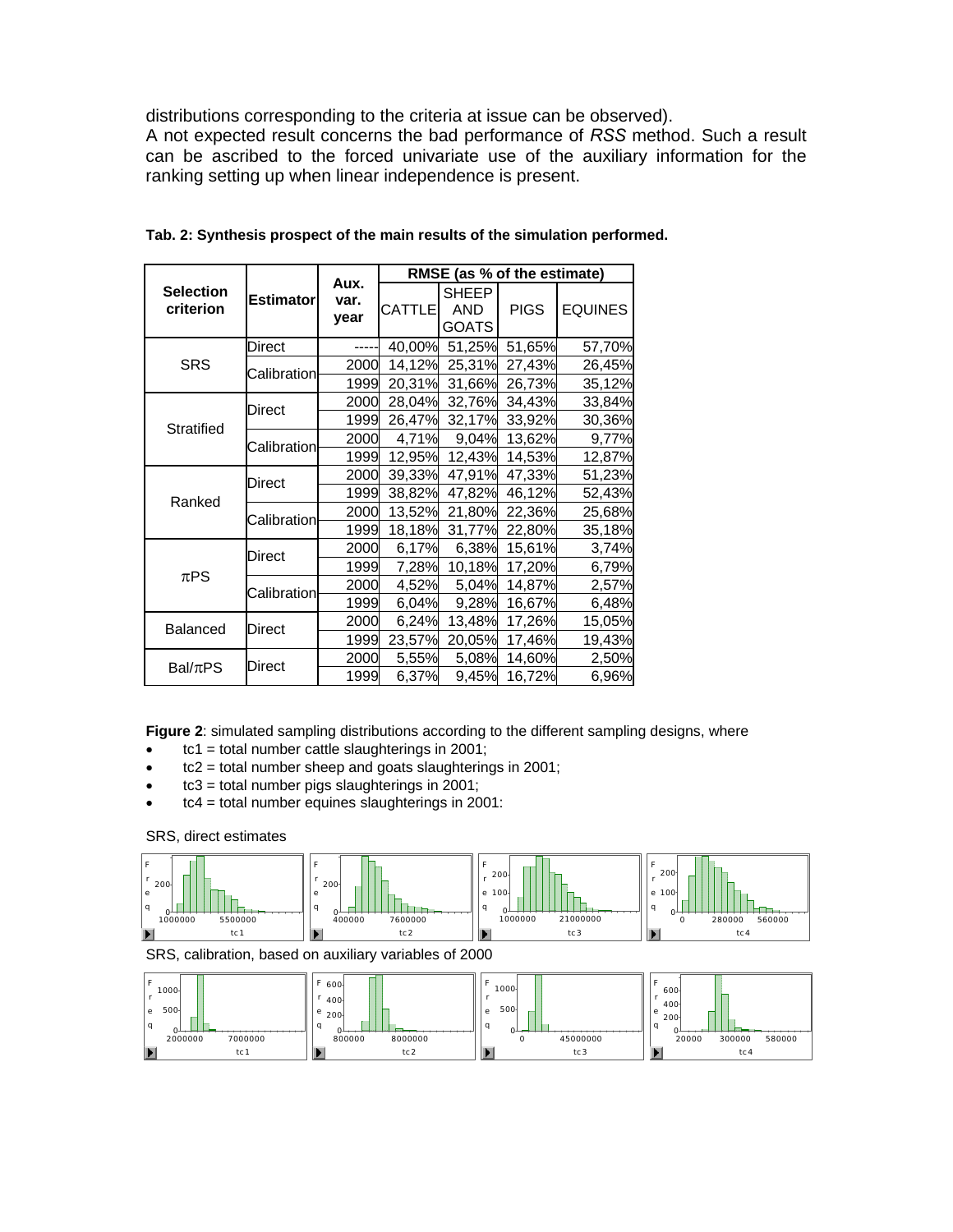#### SRS, calibration, based on auxiliary variables of 1999



Stratified, direct estimates, based on auxiliary variables of 2000



Stratified, direct estimates, based on auxiliary variables of 1999



Stratified, calibration, based on auxiliary variables of 2000



Ranked set, direct estimates, based on auxiliary variables of 2000



Ranked set, direct estimates, based on auxiliary variables of 1999

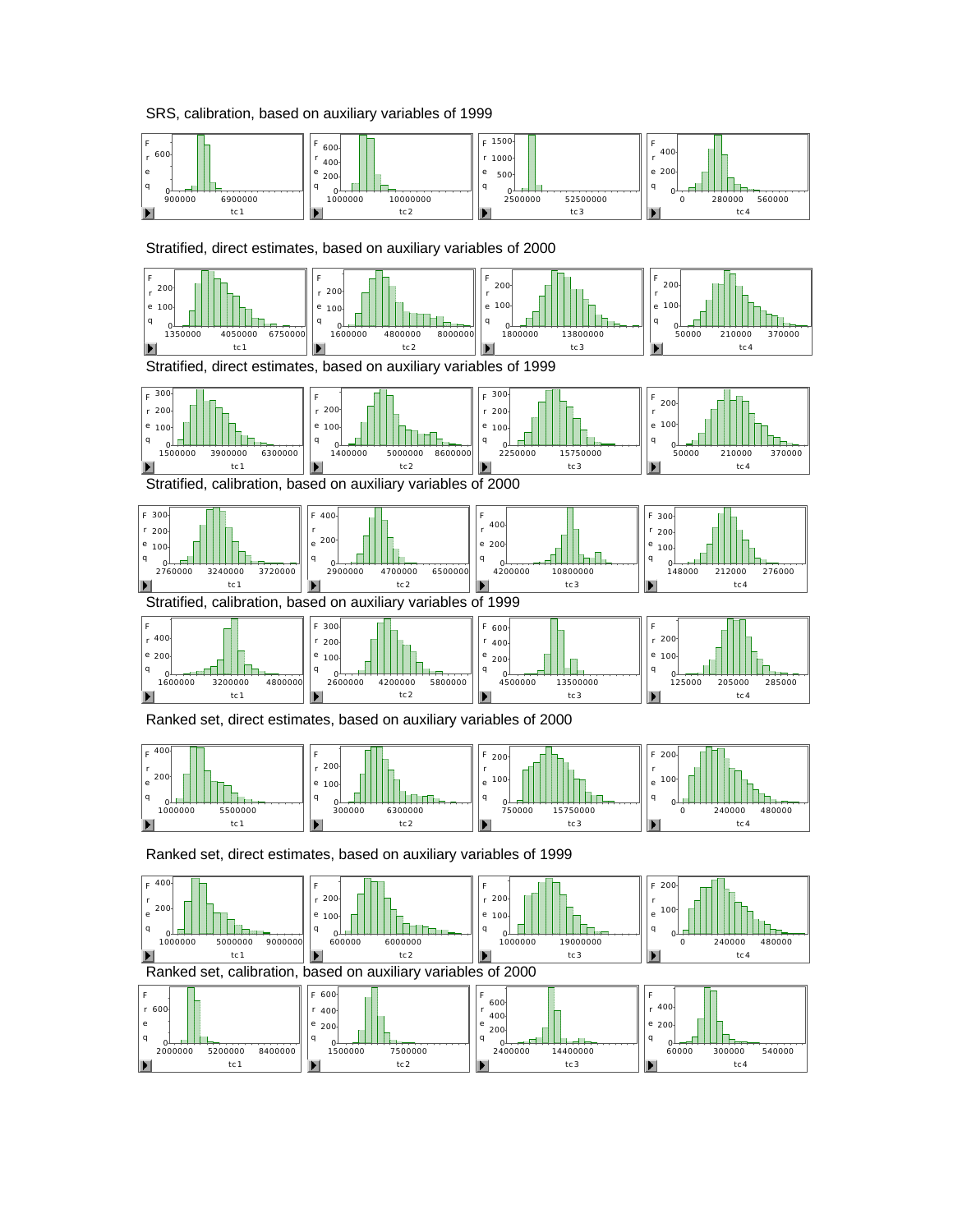



 $\pi$ ps, direct estimates, based on auxiliary variables of 2000



#### Balanced, direct estimates, based on auxiliary variables of 2000



Balanced, direct estimates, based on auxiliary variables of 1999